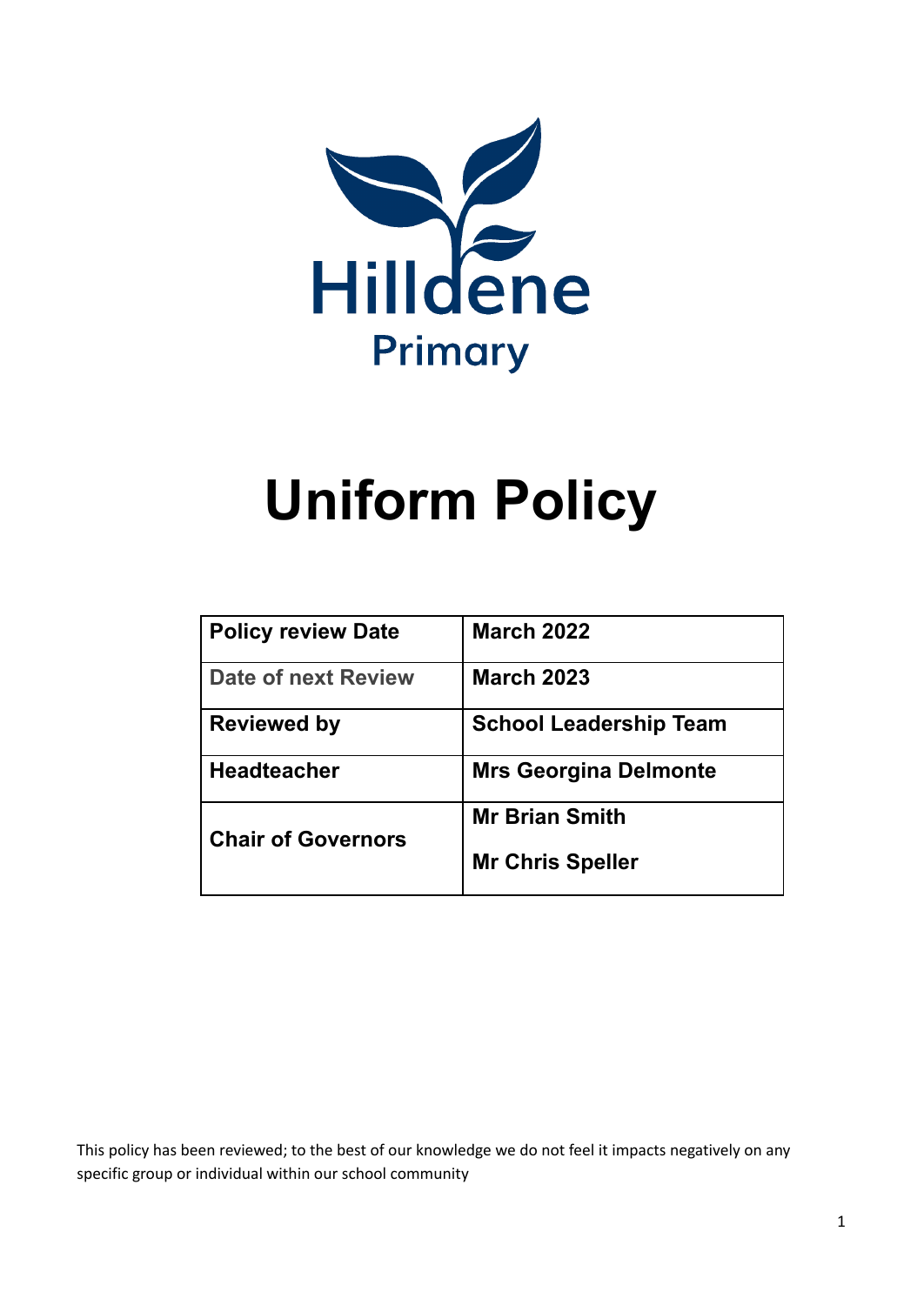

## **Contents:**

| Introduction                                        | page 3 |
|-----------------------------------------------------|--------|
| Aims and objectives                                 | page 3 |
| Jewellery, hair ornaments, make-up and nail varnish | page 3 |
| Footwear                                            | page 3 |
| The role or parents                                 | page 3 |
| The role of governors                               | page 4 |
| Monitoring and review                               | page 4 |
| School uniform list                                 | page 4 |
| P.E kit                                             | page 4 |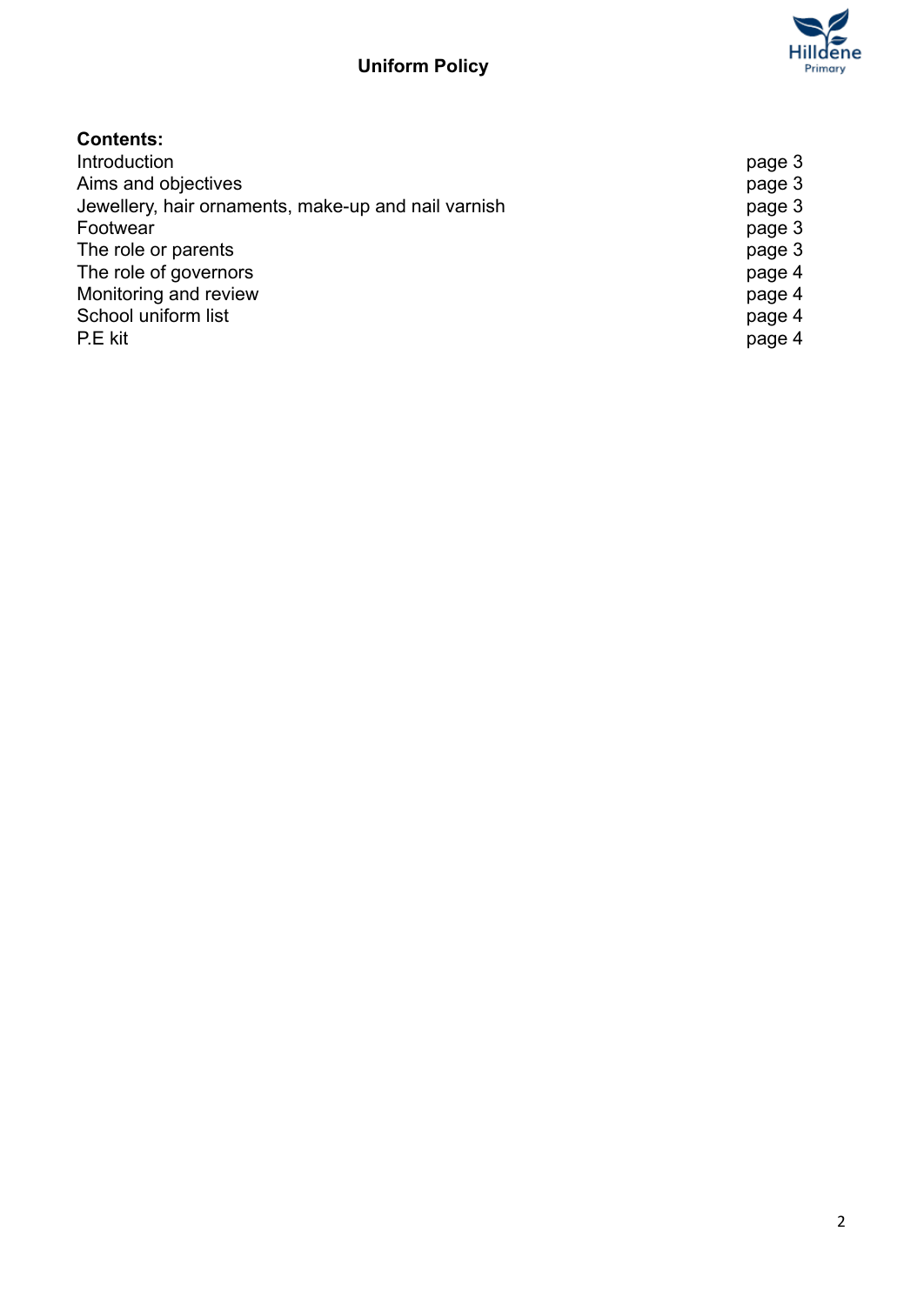

#### **Introduction**

It is our school policy that all children wear school uniform when attending school, or when participating in school-organised events outside normal school hours. We ask pupils to wear their shirts tucked into their skirts or trousers and to take pride in their personal appearance. Some items of uniform can be bought from school, whilst others are easily available, at very competitive prices, at local shops including supermarkets. A complete list of the items needed for school uniform including those for Physical Education, is printed overleaf.

#### **Aims and objectives**

Our policy on school uniform is based on the belief that school uniform:

- promotes a sense of pride in our school;
- helps to create a sense of community and belonging towards the school;
- identifies the pupils with the school;
- supports our commitment to inclusion;
- prevents pupils from wearing 'fashion clothes' that could be distracting in class;
- is practical, smart and designed with health and safety in mind;
- is considered good value for money by most parents;

#### **Jewellery, Hair Ornaments, Make-up and Nail Varnish**

For health and safety reasons we do not allow pupils to wear jewellery. The exceptions to this rule are ear-ring studs in pierced ears, and small objects of religious significance. Pupils are required to remove any items during PE lessons to prevent them from causing injury. Please note: staff are not permitted to remove earrings.

Hair bands, ribbons/bows or 'scrunchies' should be plain and either blue or black. Hair bands should not have large flowers attached. Extreme hairstyles are not appropriate for school. The use of styling products should be kept to a minimum and pupils should not have decorative patterns cut into their hair or have hair coloured or dyes.

Make up and nail varnish should not be worn to school unless for an out of school hours function, for example a school disco.

#### **Footwear**

For health and safety reasons we do not allow pupils to wear shoes with platform soles or high heels. All pupils are required to wear plain black shoes or trainers without logos as stated in the uniform list. If boots are worn these should also be plain black. If boots are large and prevent children from sitting comfortably on the floor they may be asked to change into their PE shoes whilst inside the school building.

#### **The Role of Parents**

We believe that one of the responsibilities of parents is to ensure that their child has the correct uniform and PE kit, that it is clean, in good repair and that their child's name is written on all items. If a parent has difficulties for any reason with fulfilling this request they are asked to speak confidentially to a senior member of staff to discuss the issues. Parents should be assured that we will do all we can to help. Pupils who arrive at school wearing non-school uniform clothing will be loaned an appropriate item from our nearly new shop to wear for that day. The same system will apply for pupils who do not have a PE kit Parents will be contacted to discuss the matter. The school welcomes pupils from all backgrounds and faith communities. If there are serious reasons, for example on religious grounds, why parents want their child to wear clothes that differ from the school uniform, the school will consider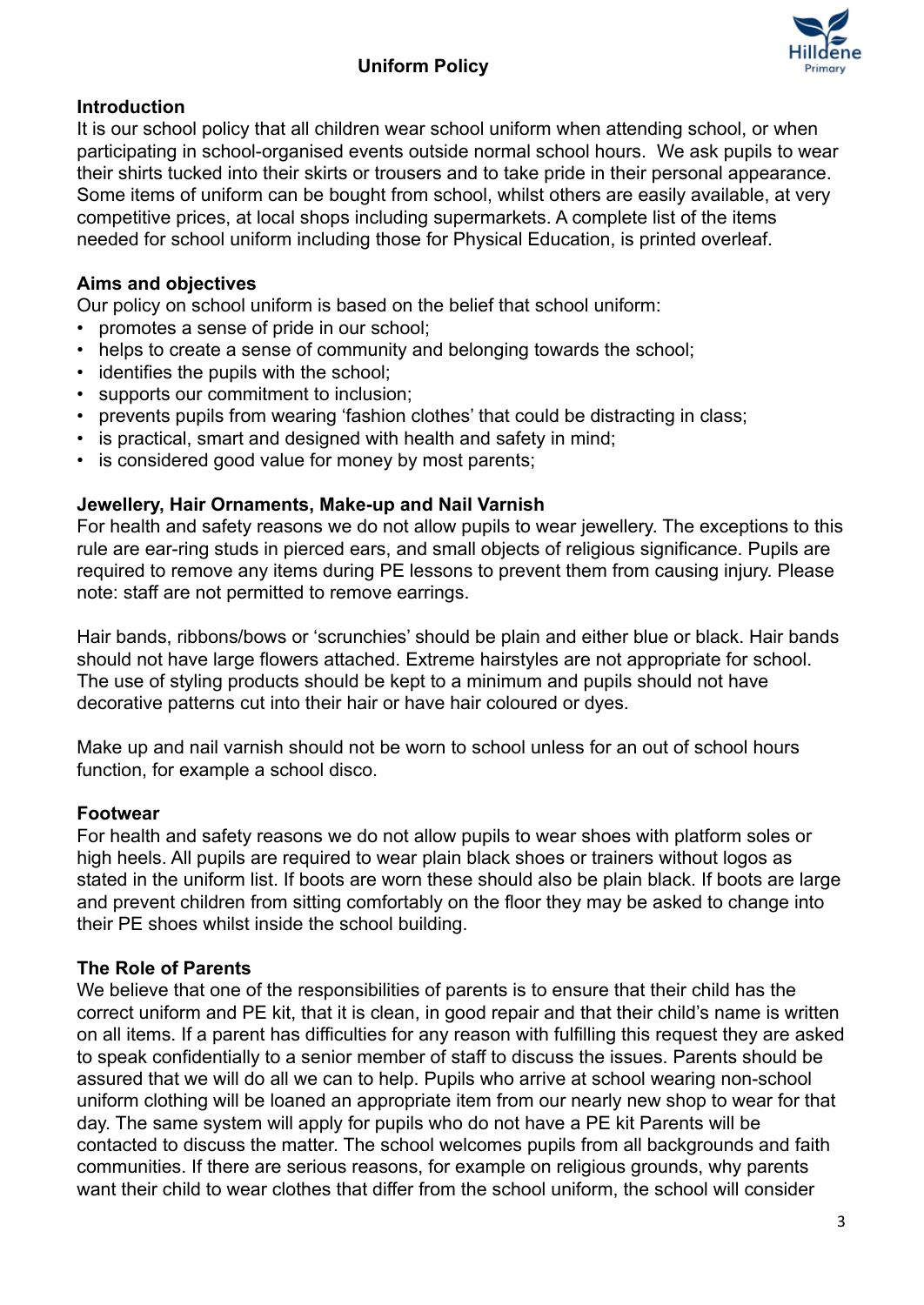# **Uniform Policy**



such requests sympathetically. If any parent would like to request a modification to the uniform policy they should, in the first instance, contact the headteacher.

## **The Role of Governors**

The governing body supports the headteacher in implementing the school uniform policy. It considers all representations from parents regarding the uniform policy and liaises with the headteacher to ensure that the policy is implemented fairly and with sensitivity. It is the governors' responsibility to ensure that the school uniform meets all regulations concerning equal opportunities. Governors ensure that the school uniform policy enables pupils to dress sensibly, in clothing that is hard wearing, safe and practical.

## **Monitoring and Review**

The governing body monitors and reviews the school uniform policy through its committee work by:

- seeking the views of parents, to ensure that they agree with and support the policy;
- considering, with the headteacher, any requests from parents for individual pupils to have special dispensation with regard to school uniform;

## **School Uniform List**

Our school uniform colour is a combination of navy and grey/black. Most items can be bought from high street shops. tems marked with a \* below, some of which have the school logo on, are available from specialist school shops.

- Grey skirt/pinafore dress/shorts/trousers or blue and white checked or striped dresses
- White shirt/blouse or polo shirt\*
- Navy blue sweatshirt\* or cardigan\*, without a hood, either plain or with the Hilldene logo
- Plain white short or knee length socks (not over the knee) or
- black, navy or grey tights

Please note skirts should be an appropriate length and of a style which allows girls to sit comfortably on the floor. When wearing shorts, even when these are worn over tights, they should also be of an appropriate length. Three-quarter, calf length, leggings should not be worn.

Reversible waterproof coats, with the school logo, which are suitable for boys and girls, are also available from specialist school shops. Please note that pupils should not wear scarves inside the school building.

**Shoes should be flat, black and appropriate for school. If trainers are worn these should be plain without logos.** Pupils should wear shoes which he or she can manage to do up independently. Please do not send your child to school in shoes which prevent them from running in the playground. If boots are worn these also should be plain black.Pupils who wear boots that prevent them from sitting comfortably on the floor may be asked to wear their PE shoes whilst inside the building.

## **P.E. Kit**

Pupils need a change of clothes and footwear for P.E (for health and hygiene reasons) and a draw-string bag in which to keep the kit at school. PE kit and PE bags may be bought from the school office. **All school uniforms and P.E. kit MUST be named.** Pupils can become upset as a result of lost clothing, please help us by naming everything.